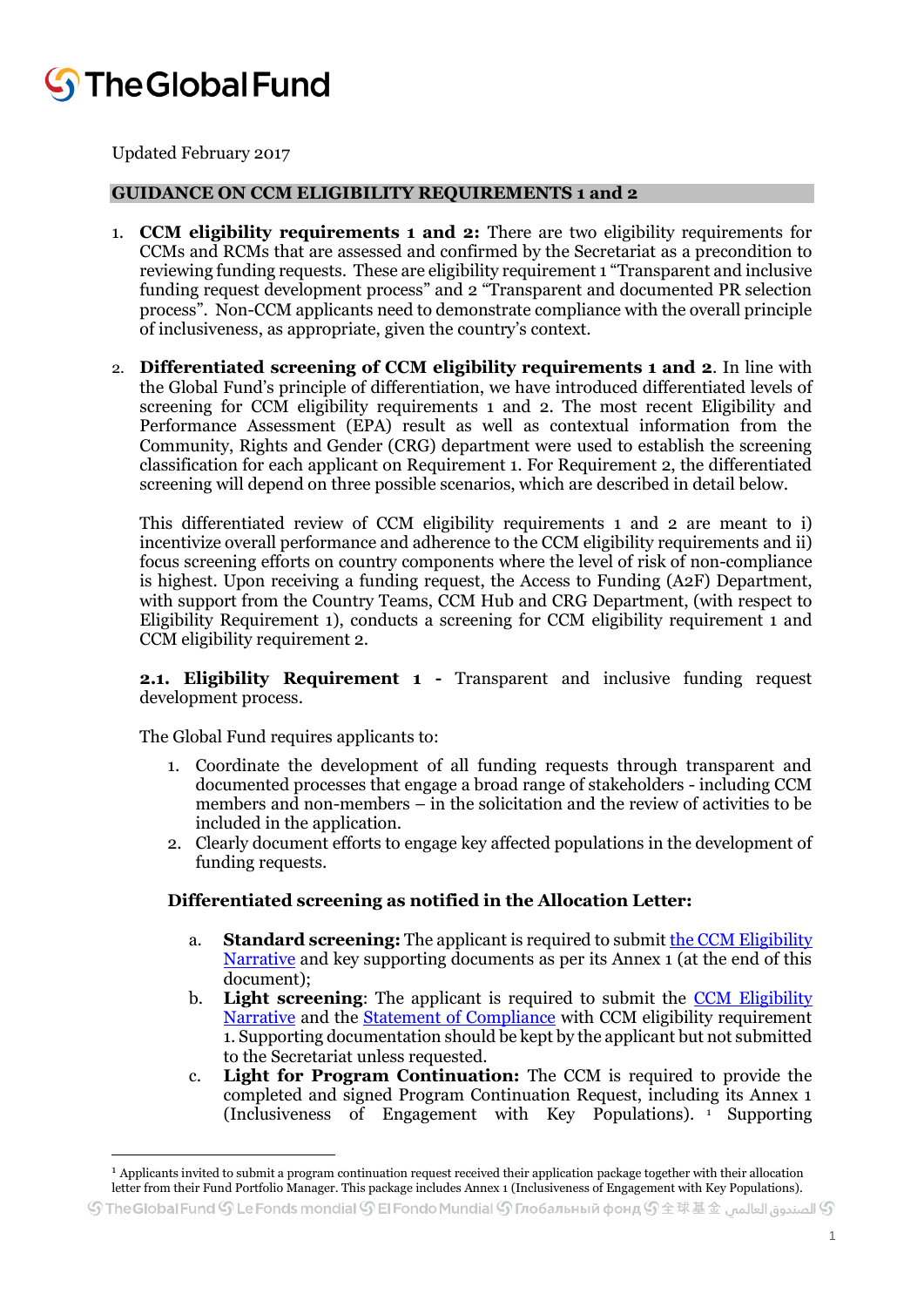## The Global Fund

documentation should be kept by the applicant but not submitted to the Secretariat unless requested.

**2.2. Eligibility Requirement 2 -** Transparent and documented PR selection process The Global Fund requires applicants to:

- 1. Nominate one or more PR(s) at the time of submission of their application for funding<sup>2</sup>.
- 2. Document a transparent process for the nomination of all new and continuing PRs based on clearly defined and objective criteria.
- 3. Document the management of any potential conflicts of interest that may affect the PR nomination process.

#### **Differentiated Screening for requirement 2, will depend on the following scenarios:**

- **a. Selection of new PR or existing low-performing PR:** If the selected PR is new or the CCM has selected an existing low performing PR (B2 or C as per the latest available grant performance rating), the CCM is required to submit the [CCM Eligibility Narrative](http://www.theglobalfund.org/en/applying/funding/materials/) and key supporting documents as per Annex 1 (at the end of this document). In the event the re-selected PR has rating B2 or lower, this will be flagged to the Risk team to allow for mitigation measures where relevant.
- b. **Selection of well-performing PR:** if the selected PR is continuing and well performing, the CCM is required to only submit the [CCM Eligibility Narrative](http://www.theglobalfund.org/en/applying/funding/materials/) and the **[Statement of Compliance](http://www.theglobalfund.org/en/applying/funding/materials/)** with CCM eligibility requirement 2. Supporting documentation should be kept by the applicant but not submitted to the Secretariat unless requested.
- c. **Light for Program Continuation:** The CCM is required to provide the completed and signed Program Continuation Request Cover Letter. The CCM must identify whether it has decided to:
	- i. Reselect a well-performing PR,
	- ii. Select a new PR, or
	- iii. Reselect an existing low-performing PR (B2 or C as per the latest available grant performance rating)

in **question 5** of the 'Applicant self-assessment to inform program continuation' and document the process.<sup>3</sup> Supporting documentation should be kept by the applicant but not submitted to the Secretariat unless requested.

### **Note on key supporting documents**

The Global Fund Secretariat reserves the right to request at any time that the CCM provide additional documentation to demonstrate the following:

**For Eligibility requirement 1** 'Transparent and inclusive funding request development process' that the request has been developed through a consultative processes with meaningful engagement of key and vulnerable populations;

**For Eligibility requirement 2 '**Transparent and documented PR selection process' – that transparent criteria were used for retaining the existing PR or selecting a new PR.

 $\overline{a}$ <sup>2</sup> In exceptional cases, the Global Fund will directly select PRs for the CCM under the Additional Safeguards Policy

<sup>3</sup> Applicants invited to submit a program continuation request received their application package together with their allocation letter from their Fund Portfolio Manager. This package includes the Program Continuation Request Cover letter and the Applicant self-assessment to inform program continuation).

 $\mathbb S$  الصندوة العالمي  $\mathbb S$  The Global Fund  $\mathbb S$  Le Fonds mondial  $\mathbb S$  El Fondo Mundial  $\mathbb S$  Глобальный фонд  $\mathbb S$   $\pm$   $\mathbb R$   $\mathbb R$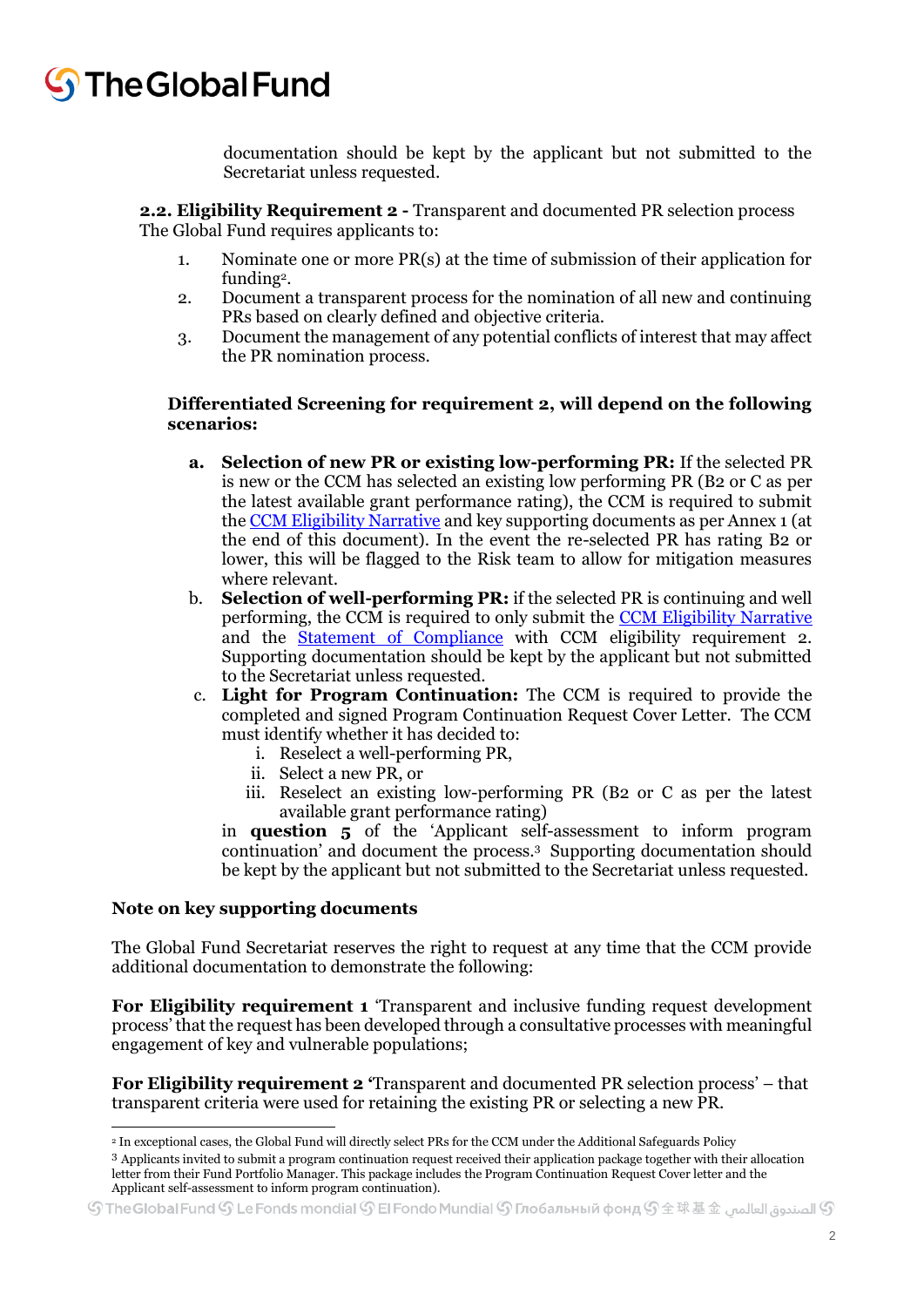# **S**The Global Fund

If the documentation provided by the CCM results in the determination by the Global Fund Secretariat of non-compliance with eligibility requirements(s) 1 and/or 2, as applicable, the Secretariat reserves the right to delay grant signing until such requirements are duly complied with.